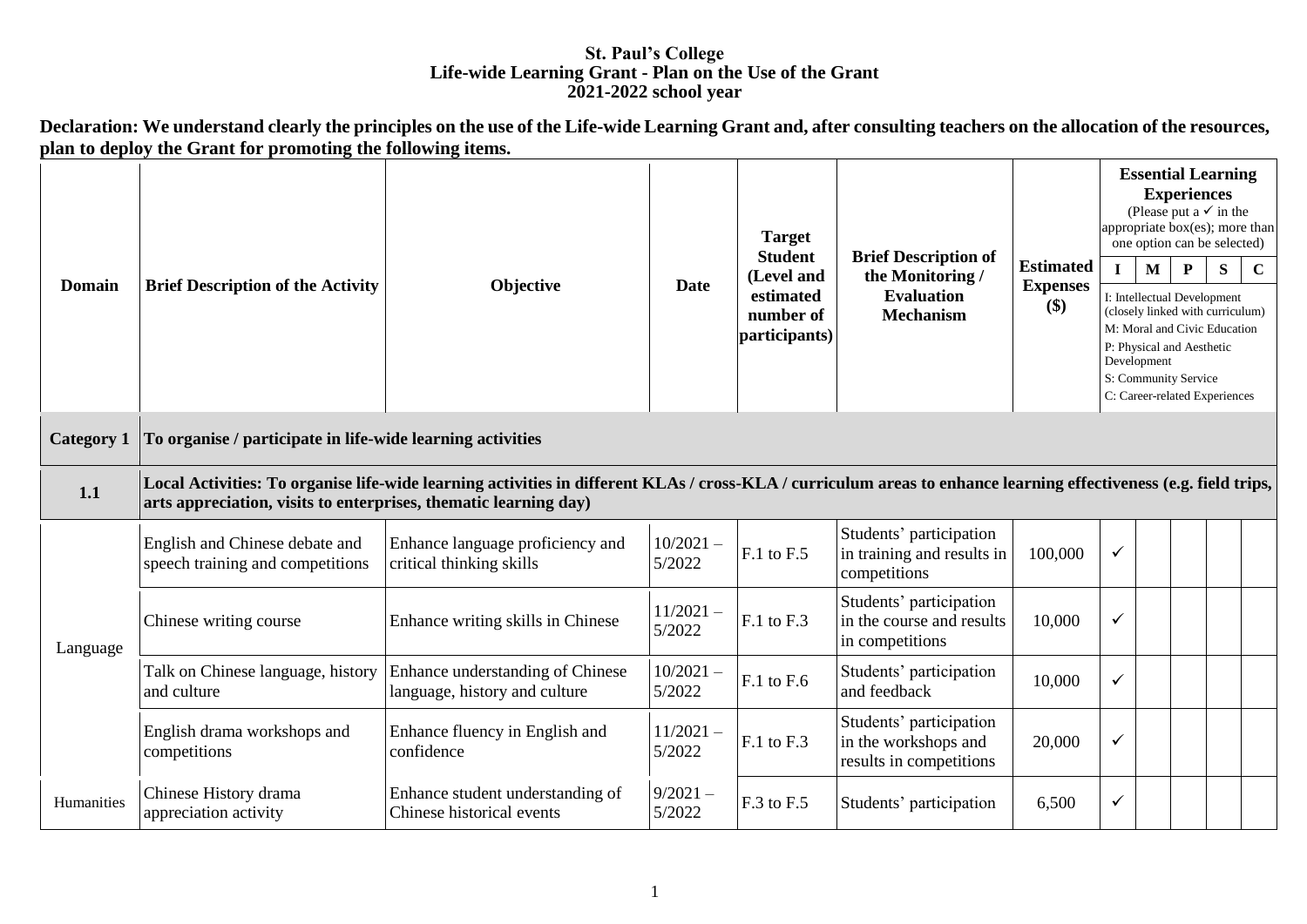|                                         |                                                          |                                                                                                                                    |                                                                      | <b>Target</b><br><b>Student</b> |                                                                                          |                                            | <b>Essential Learning</b><br><b>Experiences</b><br>(Please put a $\checkmark$ in the<br>appropriate box(es); more than<br>one option can be selected) |                             |                                                                                                                                                                                            |   |             |  |  |
|-----------------------------------------|----------------------------------------------------------|------------------------------------------------------------------------------------------------------------------------------------|----------------------------------------------------------------------|---------------------------------|------------------------------------------------------------------------------------------|--------------------------------------------|-------------------------------------------------------------------------------------------------------------------------------------------------------|-----------------------------|--------------------------------------------------------------------------------------------------------------------------------------------------------------------------------------------|---|-------------|--|--|
| <b>Domain</b>                           | <b>Brief Description of the Activity</b>                 | Objective                                                                                                                          | (Level and<br><b>Date</b><br>estimated<br>number of<br>participants) |                                 | <b>Brief Description of</b><br>the Monitoring /<br><b>Evaluation</b><br><b>Mechanism</b> | <b>Estimated</b><br><b>Expenses</b><br>\$) | $\mathbf{I}$                                                                                                                                          | $\mathbf{M}$<br>Development | P<br>I: Intellectual Development<br>(closely linked with curriculum)<br>M: Moral and Civic Education<br>P: Physical and Aesthetic<br>S: Community Service<br>C: Career-related Experiences | S | $\mathbf C$ |  |  |
|                                         | LS/CS, IH, Geography and<br>History field trips          | Enhance understanding of local<br>community, appreciate and protect<br>environment, heritage and traditions.                       | $11/2021 -$<br>5/2022                                                | F.1 to F.5                      | Students' knowledge<br>and analytical skills are<br>nurtured                             | 60,000                                     | $\checkmark$                                                                                                                                          |                             |                                                                                                                                                                                            |   |             |  |  |
| Mathematics,<br>Science &<br><b>ICT</b> | Joining mathematics, science,<br>technology competitions | Stretch potential of science students.                                                                                             | $1/2022 -$<br>7/2022                                                 | F.3 to F.5                      | Results in the<br>competitions                                                           | 15,000                                     | $\checkmark$                                                                                                                                          |                             |                                                                                                                                                                                            |   |             |  |  |
| <b>Visual Arts</b>                      | Workshops and cultural activities                        | Explore and experience different art<br>forms.                                                                                     | $9/2021 -$<br>3/2022                                                 | $F.1$ to $F.5$                  | Students' participation                                                                  | 60,000                                     | $\checkmark$                                                                                                                                          |                             |                                                                                                                                                                                            |   |             |  |  |
| <b>STEM</b>                             | Technology courses provided by<br>the school             | Equip students with basic problem-<br>solving skills; arouse students'<br>curiosity about technology and<br>develop ability in it. | $11/2021 -$<br>7/2022                                                | $F.1$ to $F.4$                  | Students' participation<br>Showcase of student<br>work                                   | 100,000                                    | ✓                                                                                                                                                     |                             |                                                                                                                                                                                            |   |             |  |  |
|                                         |                                                          |                                                                                                                                    |                                                                      |                                 | Sub-total of Item 1.1                                                                    | 381,500                                    |                                                                                                                                                       |                             |                                                                                                                                                                                            |   |             |  |  |

| 1.2      | Local Activities: To organise diversified life-wide learning activities to cater for students' interests and abilities for stretching students' potential and<br>nurturing in students positive values and attitudes (e.g. activities on multiple intelligences; physical, aesthetic and cultural activities; leadership training;<br>service learning; clubs and societies; school team training; uniformed groups; military camps) |                                                                         |                      |                |                                                                           |         |  |  |  |  |
|----------|--------------------------------------------------------------------------------------------------------------------------------------------------------------------------------------------------------------------------------------------------------------------------------------------------------------------------------------------------------------------------------------------------------------------------------------|-------------------------------------------------------------------------|----------------------|----------------|---------------------------------------------------------------------------|---------|--|--|--|--|
| Music    | Music training and competitions                                                                                                                                                                                                                                                                                                                                                                                                      | Further develop the musical<br>competence of students                   | $9/2021 -$<br>8/2022 | F.1 to F.5     | Students' participation<br>$\&$ results in the<br>competition             | 170,000 |  |  |  |  |
| Guidance | Form One Breakthrough Camp                                                                                                                                                                                                                                                                                                                                                                                                           | Assist F.1 students to adjust better to<br>their secondary school life. | 1/2022               | F <sub>1</sub> | Evaluation and<br>reflections from F.1<br>students<br>Feedback from staff | 50,000  |  |  |  |  |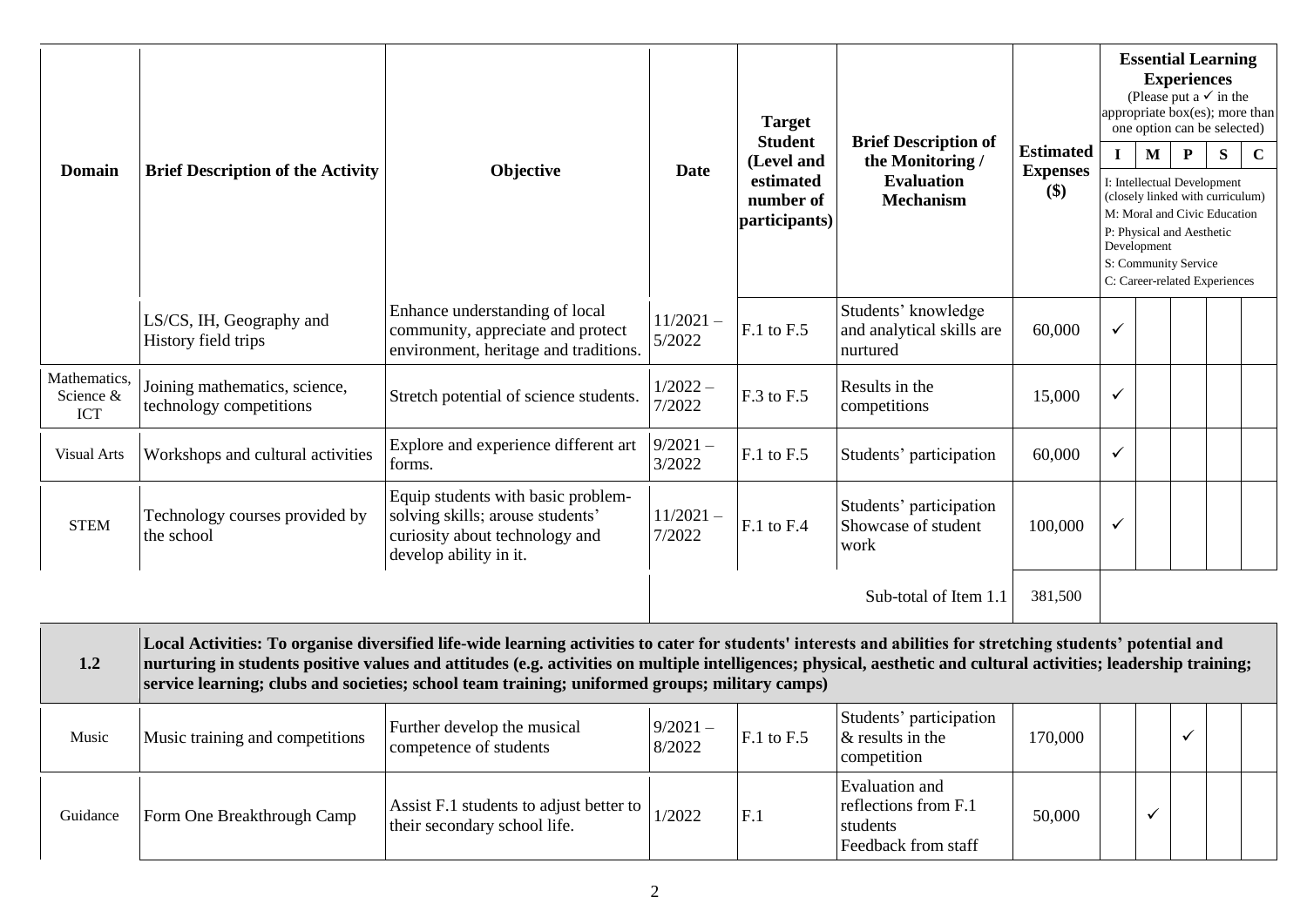| Domain      | <b>Brief Description of the Activity</b>                                                               | Objective                                                                                                       | <b>Date</b>           | <b>Target</b><br><b>Student</b><br>(Level and<br>estimated<br>number of<br>participants) | <b>Brief Description of</b><br>the Monitoring /<br><b>Evaluation</b><br><b>Mechanism</b>       | <b>Estimated</b><br><b>Expenses</b><br>\$) | $\mathbf I$  | <b>Essential Learning</b><br><b>Experiences</b><br>(Please put a $\checkmark$ in the<br>appropriate box(es); more than<br>one option can be selected)<br>$\mathbf{M}$<br>$\mathbf{P}$<br>S<br>I: Intellectual Development<br>(closely linked with curriculum)<br>M: Moral and Civic Education<br>P: Physical and Aesthetic<br>Development<br>S: Community Service<br>C: Career-related Experiences |              |   |              |  |
|-------------|--------------------------------------------------------------------------------------------------------|-----------------------------------------------------------------------------------------------------------------|-----------------------|------------------------------------------------------------------------------------------|------------------------------------------------------------------------------------------------|--------------------------------------------|--------------|----------------------------------------------------------------------------------------------------------------------------------------------------------------------------------------------------------------------------------------------------------------------------------------------------------------------------------------------------------------------------------------------------|--------------|---|--------------|--|
|             | Guidance programmes and groups                                                                         | Provide support to groups of<br>students with different needs.                                                  | $10/2021 -$<br>5/2022 | $F.1$ to $F.6$                                                                           | Feedback from trainers,<br>participants and staff-<br>in-charge                                | 45,000                                     |              | ✓                                                                                                                                                                                                                                                                                                                                                                                                  |              |   |              |  |
| Careers     | Career inclination tests and<br>career-related visits                                                  | Help junior form students gain a<br>better understanding of themselves<br>for suitable study and career choices | $12/2021 -$<br>5/2022 | F.1 and F.3                                                                              | Students' awareness of<br>their interests and<br>strengths for study and<br>work               | 25,000                                     |              |                                                                                                                                                                                                                                                                                                                                                                                                    |              |   | $\checkmark$ |  |
| Leadership  | Retreat, Leadership Training for<br>Prefects, Peer Mentors, Students'<br>Associations, Christian Union | Provide training for student leaders                                                                            | $9/2021 -$<br>7/2022  | F.3 to F.6                                                                               | Students' participation,<br>contribution of the<br>student leaders in<br>various school events | 100,000                                    |              | ✓                                                                                                                                                                                                                                                                                                                                                                                                  |              |   |              |  |
|             | Paul's Challenge                                                                                       | Provide leadership training and<br>unleash potential of F.4 students<br>through adventure-based activities.     | 4/2022                | F.4                                                                                      | Feedback from<br>participants and<br>teacher-in-charge                                         | 600,000                                    |              | $\checkmark$                                                                                                                                                                                                                                                                                                                                                                                       | $\checkmark$ |   |              |  |
| OLE         | <b>Summer Programme</b>                                                                                | Provide experiential learning<br>opportunities through different types<br>of activities outside the classroom.  | $7/2022 -$<br>8/2022  | F.1 to F.5                                                                               | Feedback from<br>participants and<br>teacher-in-charge                                         | 50,000                                     | $\checkmark$ | $\checkmark$                                                                                                                                                                                                                                                                                                                                                                                       | $\checkmark$ | ✓ | $\checkmark$ |  |
|             | Activity Week local programme                                                                          | Provide experiential learning<br>opportunities through different types<br>of activities outside the classroom.  | 4/2022                | $F.1$ to $F.3$                                                                           | Feedback from<br>participants and<br>teacher-in-charge                                         | 200,000                                    | $\checkmark$ | $\checkmark$                                                                                                                                                                                                                                                                                                                                                                                       | $\checkmark$ | ✓ | $\checkmark$ |  |
| <b>STEM</b> | Local STEM-related competitions                                                                        | Widen students" horizons through<br>participating in competitions.                                              | $11/2021 -$<br>8/2022 | F.1 to F.6                                                                               | Students' participation                                                                        | 20,000                                     | $\checkmark$ |                                                                                                                                                                                                                                                                                                                                                                                                    |              |   |              |  |
|             |                                                                                                        |                                                                                                                 |                       |                                                                                          | Sub-total of Item 1.2                                                                          | 1,360,000                                  |              |                                                                                                                                                                                                                                                                                                                                                                                                    |              |   |              |  |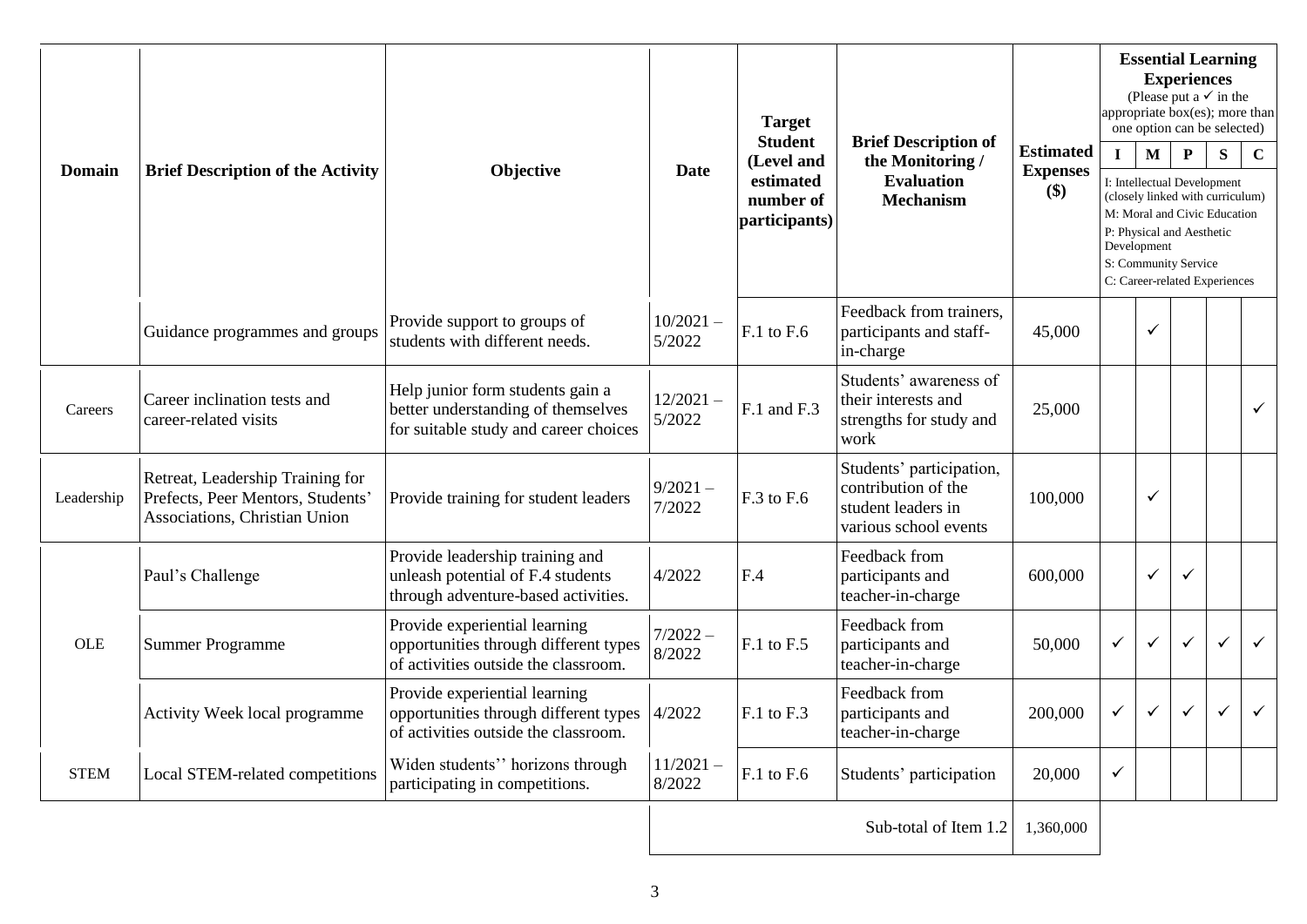| <b>Domain</b>                                                                                                                                    | <b>Brief Description of the Activity</b>                                                               | Objective                                                                                                                  |                                                                | <b>Date</b>           | <b>Target</b><br><b>Student</b><br>(Level and<br>estimated<br>number of<br>participants) | <b>Brief Description of</b><br>the Monitoring /<br><b>Evaluation</b><br><b>Mechanism</b> | <b>Estimated</b><br><b>Expenses</b><br>\$) | $\mathbf{I}$ | M<br>Development | <b>Essential Learning</b><br><b>Experiences</b><br>(Please put a $\checkmark$ in the<br>appropriate box(es); more than<br>one option can be selected)<br>$\mathbf P$<br>I: Intellectual Development<br>(closely linked with curriculum)<br>M: Moral and Civic Education<br>P: Physical and Aesthetic<br>S: Community Service<br>C: Career-related Experiences | S            | $\mathbf C$  |
|--------------------------------------------------------------------------------------------------------------------------------------------------|--------------------------------------------------------------------------------------------------------|----------------------------------------------------------------------------------------------------------------------------|----------------------------------------------------------------|-----------------------|------------------------------------------------------------------------------------------|------------------------------------------------------------------------------------------|--------------------------------------------|--------------|------------------|---------------------------------------------------------------------------------------------------------------------------------------------------------------------------------------------------------------------------------------------------------------------------------------------------------------------------------------------------------------|--------------|--------------|
| 1.3<br>Non-Local Activities: To organise or participate in non-local exchange activities or non-local competitions to broaden students' horizons |                                                                                                        |                                                                                                                            |                                                                |                       |                                                                                          |                                                                                          |                                            |              |                  |                                                                                                                                                                                                                                                                                                                                                               |              |              |
| <b>OLE</b>                                                                                                                                       | Activity Week non-local<br>programmes                                                                  | Provide non-local KLA / cross KLA<br>activities for students to deepen their $\vert 4/2022 \vert$<br>learning experiences. |                                                                |                       | F.1 to F.3                                                                               | Feedback from<br>participants and<br>teacher-in-charge in<br>post tour report            | 100,000                                    | $\checkmark$ | $\checkmark$     | $\checkmark$                                                                                                                                                                                                                                                                                                                                                  | $\checkmark$ | $\checkmark$ |
|                                                                                                                                                  |                                                                                                        |                                                                                                                            |                                                                | Sub-total of Item 1.3 |                                                                                          | 100,000                                                                                  |                                            |              |                  |                                                                                                                                                                                                                                                                                                                                                               |              |              |
|                                                                                                                                                  |                                                                                                        |                                                                                                                            | <b>Estimated Expenses for Category 1</b>                       |                       | 1,841,500                                                                                |                                                                                          |                                            |              |                  |                                                                                                                                                                                                                                                                                                                                                               |              |              |
| <b>Domain</b>                                                                                                                                    |                                                                                                        | <b>Item</b>                                                                                                                | <b>Purpose</b>                                                 |                       |                                                                                          | <b>Estimated Expenses (\$)</b>                                                           |                                            |              |                  |                                                                                                                                                                                                                                                                                                                                                               |              |              |
| To procure equipment, consumables or learning resources for promoting life-wide learning<br><b>Category 2</b>                                    |                                                                                                        |                                                                                                                            |                                                                |                       |                                                                                          |                                                                                          |                                            |              |                  |                                                                                                                                                                                                                                                                                                                                                               |              |              |
| <b>STEM</b>                                                                                                                                      | Electronic boards, extension modules, basic workshop<br>equipment, drones, flight simulation equipment |                                                                                                                            | Facilitate students to do hands-on work and make<br>prototypes |                       |                                                                                          |                                                                                          | 100,000                                    |              |                  |                                                                                                                                                                                                                                                                                                                                                               |              |              |
|                                                                                                                                                  |                                                                                                        |                                                                                                                            | <b>Estimated Expenses for Category 2</b>                       |                       |                                                                                          |                                                                                          | 100,000                                    |              |                  |                                                                                                                                                                                                                                                                                                                                                               |              |              |
|                                                                                                                                                  | Estimated Expenses for Categories 1 & 2                                                                |                                                                                                                            |                                                                |                       |                                                                                          |                                                                                          | 1,941,500                                  |              |                  |                                                                                                                                                                                                                                                                                                                                                               |              |              |